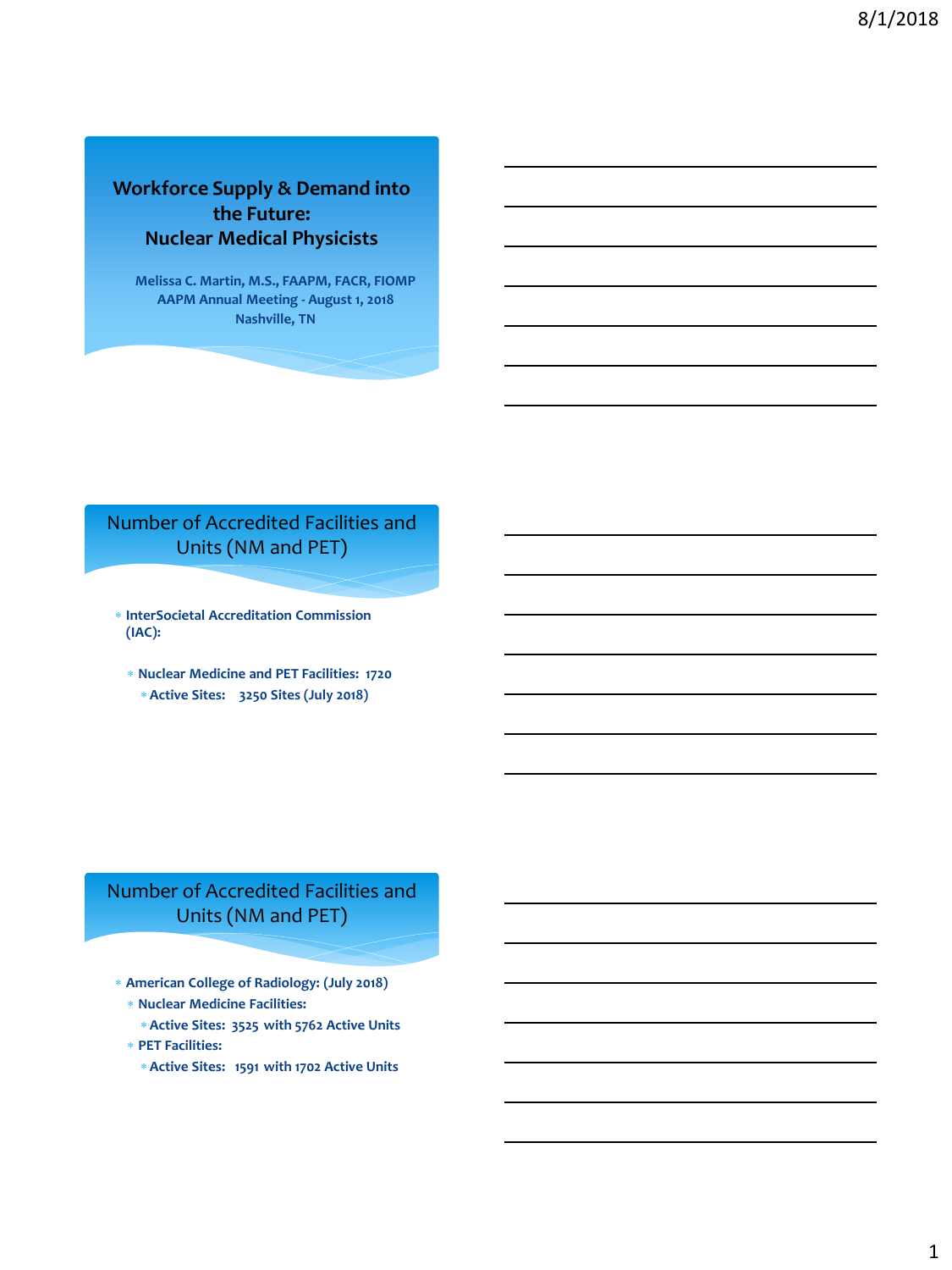#### 2015 Report on Nuclear Medical Physicist Training

- **AAPM/SNNMI Joint Task Force Report:** *JACMP***, Vol. 16, No. 5, 2015, p. 3. Goals for this task force:**
- **Estimate the demand for board-certified nuclear medicine physicists in the next 5-10 years**
- **Identify the critical issues related to supplying an adequate number of physicists who have received the appropriate level of training in nuclear medicine physics and**
- **Identify approaches that may be considered to facilitate the training of nuclear medicine physicists.**

# Task Force Representation

- **Representation from:**
- **AAPM**
- **SNMMI**
- **American Board of Radiology (ABR)**
- **American Board of Science in Nuclear Medicine (ABSNM)**
- **Commission for the Accreditation of Medical Physics Educational Programs (CAMPEP).**

#### Unique Training of Nuclear Medical Physicists

- **Nuclear Medicine Physicists must understand:**
- **the physical and physiological basis of nuclear**
- **medicine**
- **the current state-of-the-art instrumentation**
- **the fundamentals of molecular imaging**
- **dosimetric and radiation safety aspects of the therapeutic use of radiopharmaceuticals**
- **radiation dose calculations**
- **quality control of instrumentation and radiopharmaceuticals**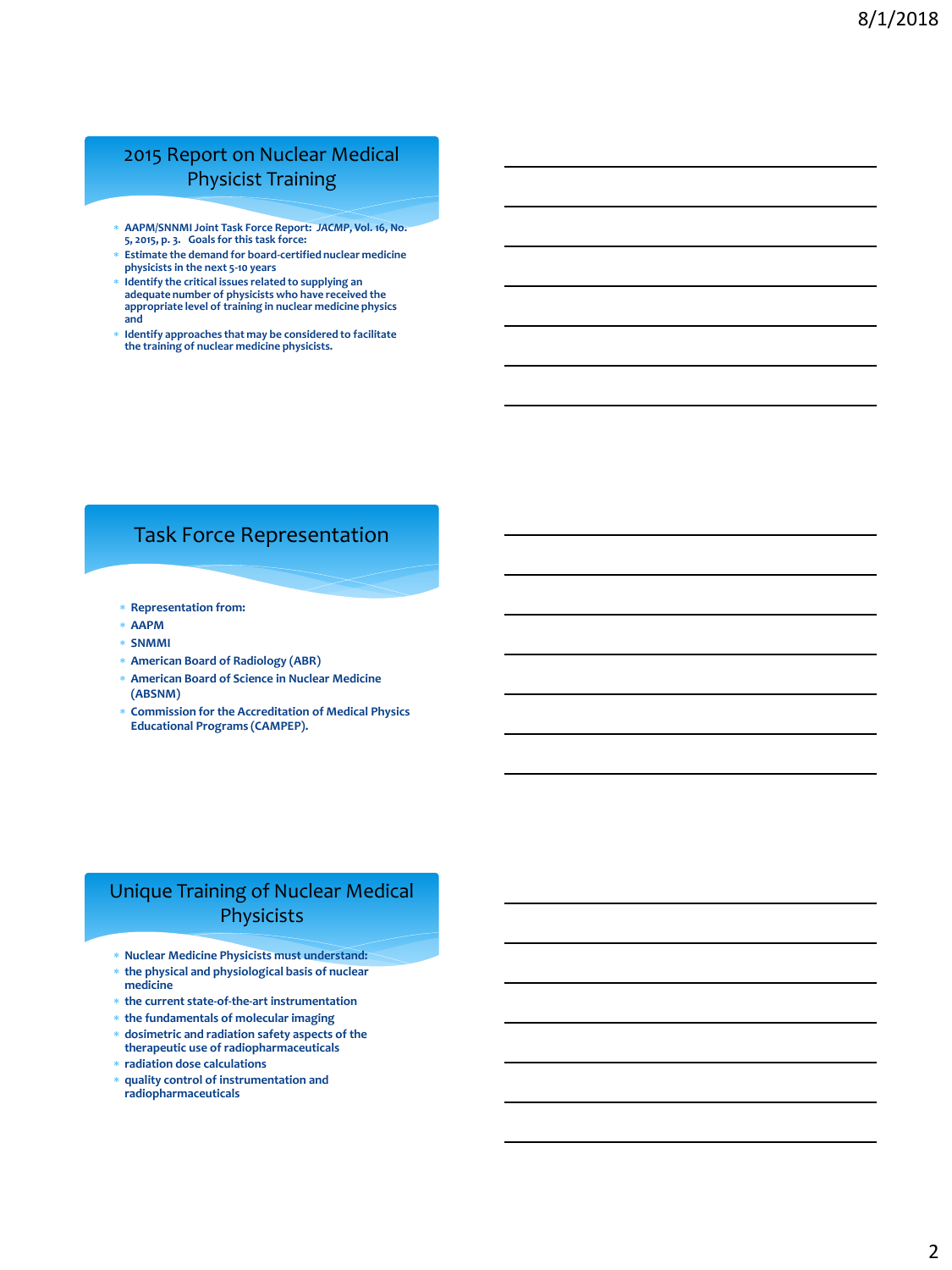#### Current Workforce Status Information Sources

- **Conference of Radiation Control Program Directors (CRCPD) maintains the national Qualified Medical Physicist (QMP) registry.**
- **Database identifies the board that certified the individual and the year of certification.**
- **The ABR and ABSNM provide data directly to the CRCPD database.**

#### Current Supply of Nuclear Medical Physicists

**Two Certifying Boards for Nuclear Medical Physicists:**

|     | * American Board of Radiology (ABR): |                 |     |           |                  |
|-----|--------------------------------------|-----------------|-----|-----------|------------------|
| sk. | 2014 Data                            |                 |     | 2015-2018 | <b>2018 Data</b> |
|     |                                      | $*$ NM:         | 185 | 28        | 213              |
|     |                                      | $*$ NM + DX: 99 |     |           | 99               |
|     |                                      | $*$ NM + TX: 10 |     |           | 10               |

- **Total ABR Certified NM Physicists: 322**
- **(5-10 per year average)**

# Current Supply of Nuclear Medical Physicists

- **American Board of Science in Nuclear Medicine (Nuclear Medicine Physics & Instrumentation)**
	-
	- **2014 Data: 61 2015 - 18: 28**
	- **(Average of 7/year for past 4 years)**
- **Total NM Certified Physicists by ABSNM: 89**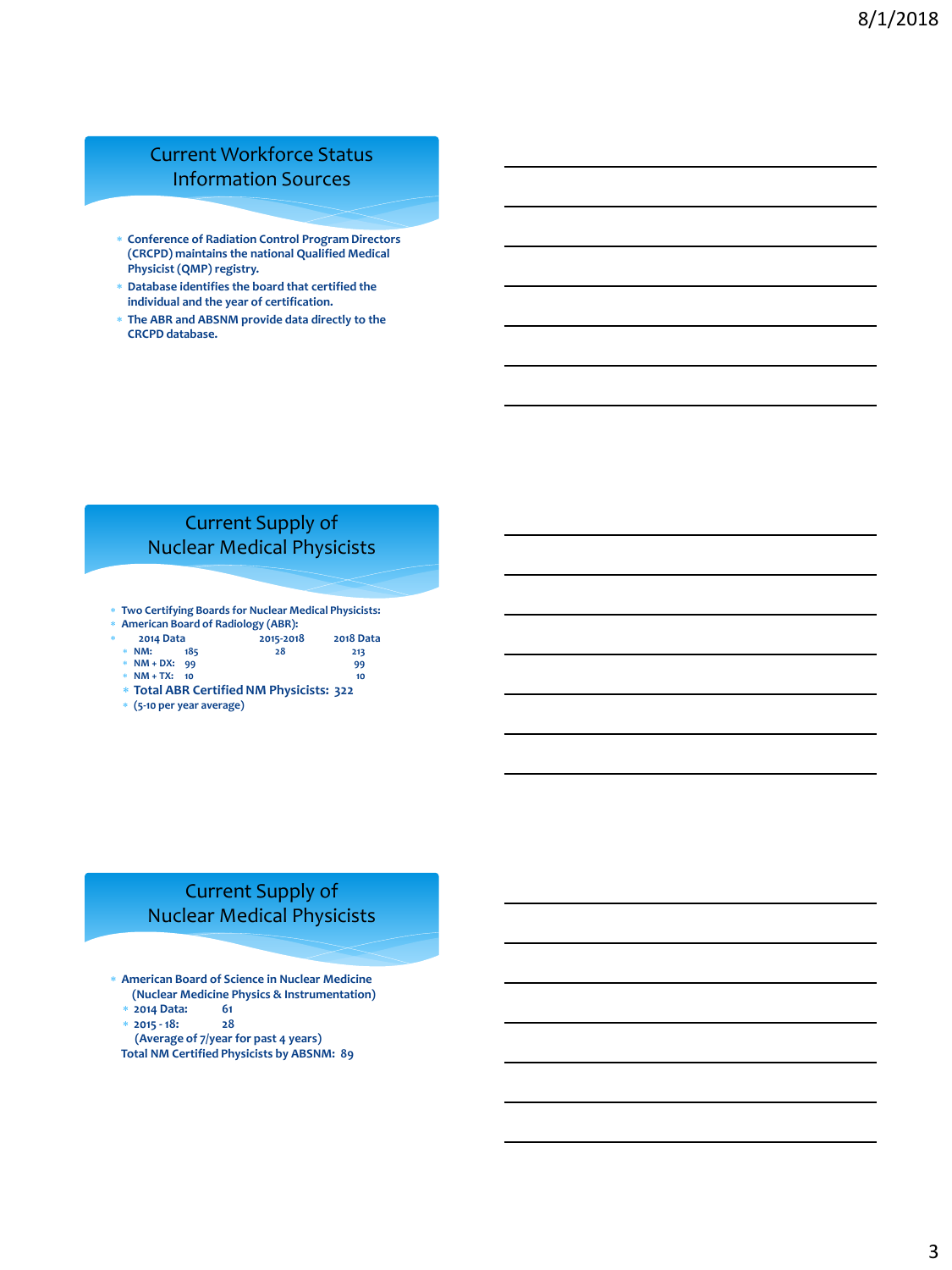#### What is the Workload/Physicist?

- **Total Number of Certified Physicists:**
- **322 + 89 = 411 physicists (This is consistent with the estimate from the 2015 survey stating 350-450)**
- **Total Number of Units to be Annually surveyed for Accreditation Compliance:**
- **7464 + 3250 = 10,714 units**
- **Average Workload = 26 units/physicist if all 411 physicists are performing annual equipment evaluations**

# Average Age of NM Physicists

- **Median Years of Experience is greater than 20 years for all categories of Board Certified NM Physicists**
- **Significant need for physicists to replace those that will be retiring in the next 10 years**
- **Increased accreditation requirements will increase the need for board-certified physicists**
- **More cancer treatments with unsealed sources are being developed and will need board-certified NM physicists.**

# **Current Status of CAMPEP Training Programs**

- **As of July 2018, there are 10 CAMPEP accredited programs for NM residencies but several of these are not filled.**
- **NM as a second certification is a significant number of certified NM physicists.**